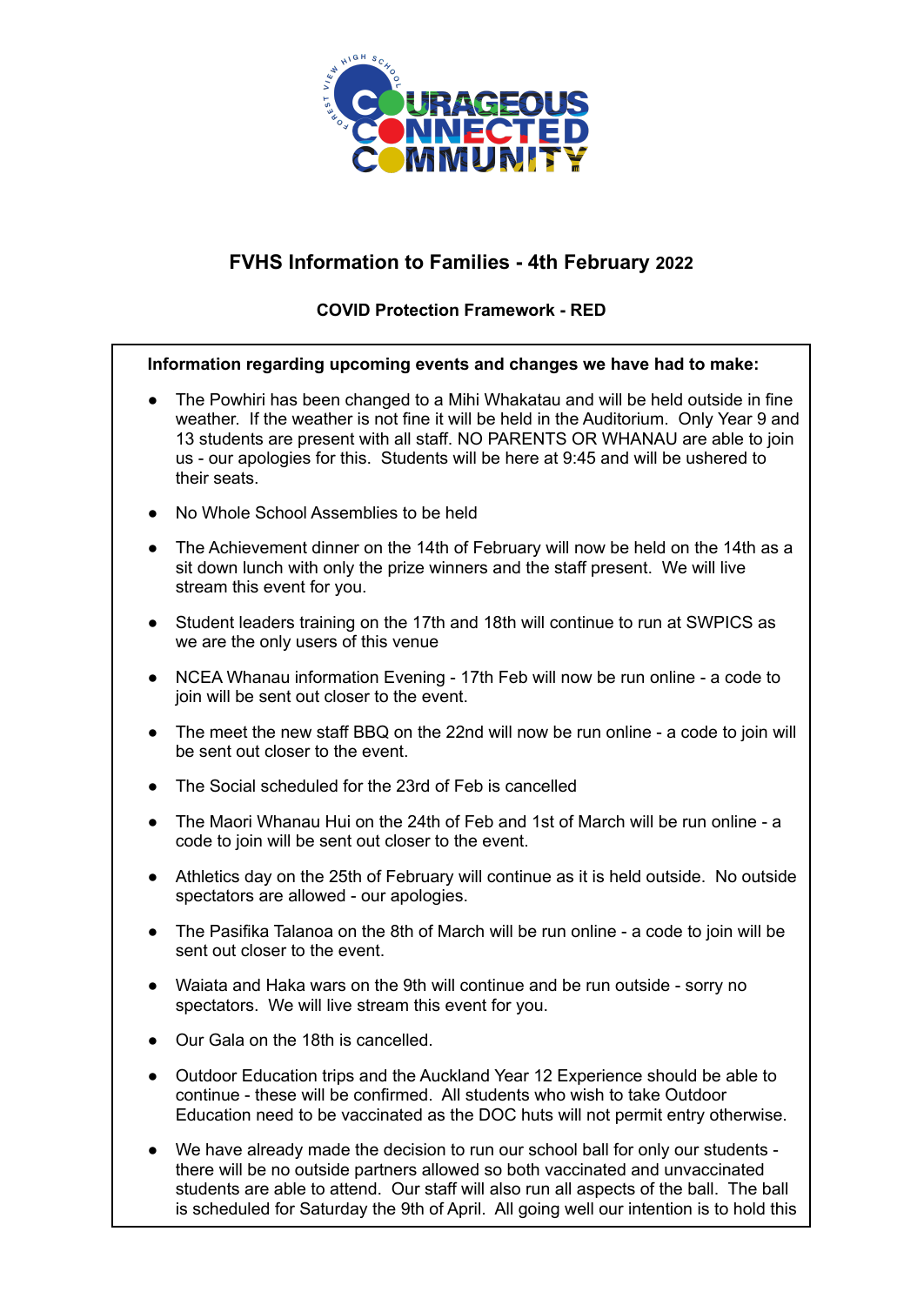event at our school - we may need to limit numbers of attendees. More information will be provided in the next few weeks.

## **Day to Day functioning of our school:**

- Our usual timetable will be in operation, teachers will be asked to mark the roll accurately and at the start of the lesson and to remain in their timetabled classes for each lesson. PE will be taught outside - students need to bring appropriate gear for this.
- Students and all staff will need to wear masks when inside
- Hygiene reminders will be frequent throughout the day from all to all members of our school community
- No Parents, Caregivers or non-essential visitors to the school.
- Parents. Caregivers are welcome to complete uniform purchases, enrolments and other administration tasks in our main office block.
- Students will be reminded to attend their usual classes on time and remain in classes as these will form the foundation of contact tracing.
- Staff will meet in their usual meeting rooms wearing masks and being aware of social distancing requirements
- Students will still be able to meet in Lake and Year Level groups in ventilated spaces or outside
- **MASKS** must be worn by students and teachers when inside all buildings, on school transport and buses. These must have ear loops and be three layers or the surgical type masks. Students are to supply their own masks. Should they forget they will be able to come to our main reception.
- **VACCINATIONS** all school employed staff are mandated to be fully vaccinated and to have a booster shot when they are eligible. All contractors and visitors to the school must be vaccinated.
- **HYGIENE** all classrooms have sanitiser and students and staff are asked to sanitise when entering new spaces. There are posters around the school explaining how to correctly wear a mask and wash hands. Scanning codes are located around the school at entrances and on notice boards. Teachers have desk cleaner and cleaning clothes to keep surfaces clean during and between classes.
- **SICKNESS** ANYONE WHO HAS COVID SYMPTOMS MUST NOT COME TO SCHOOL. Contact healthline or your doctor and seek a COVID test or follow their advice. This will usually include isolating. Any student who presents to school with COVID like symptoms will be asked to isolate until they are collected from school.
- **VENTILATION** windows and doors will be regularly opened to allow natural ventilation into rooms where the weather allows. We will use the CO2 monitor supplied by the MOE to check all rooms. Students will be encouraged to eat their meals outside during break times.
- **COVID CASE MANAGEMENT** should there be a case linked to a student, staff member or FVHS we will follow all public health and MOE advice to manage this appropriately. The advice is likely to be for us to locate the close contacts of a positive case and they will all isolate at home and be tested for COVID.
- **SCHOOL CLOSURE** our intention is to remain open using our physical school site. The advice from the MOE is to remain open for students unless it is a safety issue to do so. This could be from a number of cases and a lack of staff being able